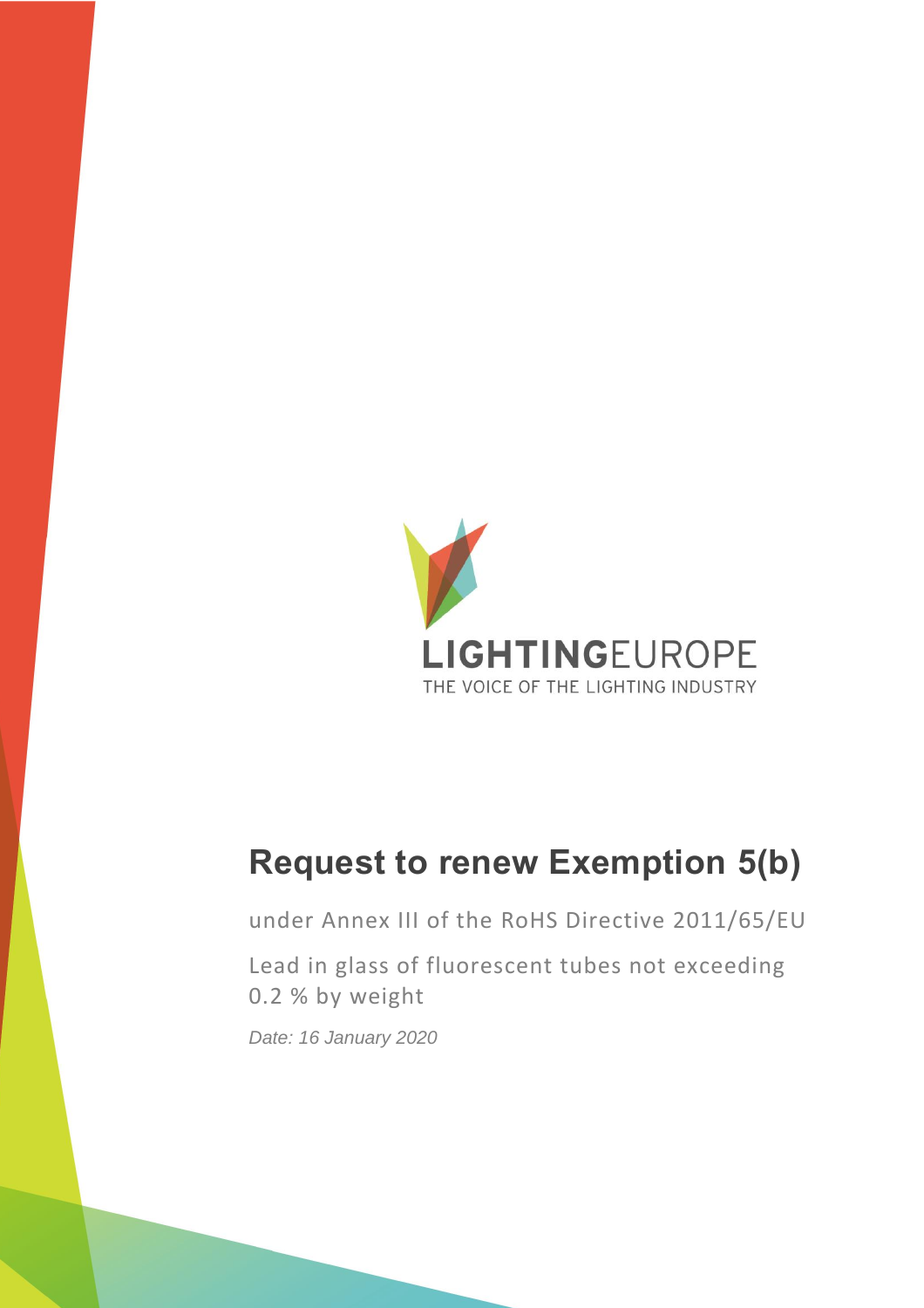

### <span id="page-1-0"></span>**Contents**

| $\overline{2}$      |                                                                 |  |
|---------------------|-----------------------------------------------------------------|--|
| 3                   |                                                                 |  |
| 4<br>4.1<br>4.2     | 4.1.1<br>4.2.1<br>4.2.2<br>4.2.3<br>4.2.4<br>4.2.5              |  |
|                     |                                                                 |  |
| 5<br>5.1            |                                                                 |  |
| 6<br>6.1<br>6.2     | Links to REACH, according to RoHS Directive Article 5(1)(a)  13 |  |
| $\mathbf{7}$<br>7.1 | 7.1.1<br>7.1.2<br>7.1.3                                         |  |
| 8                   |                                                                 |  |
| 9                   |                                                                 |  |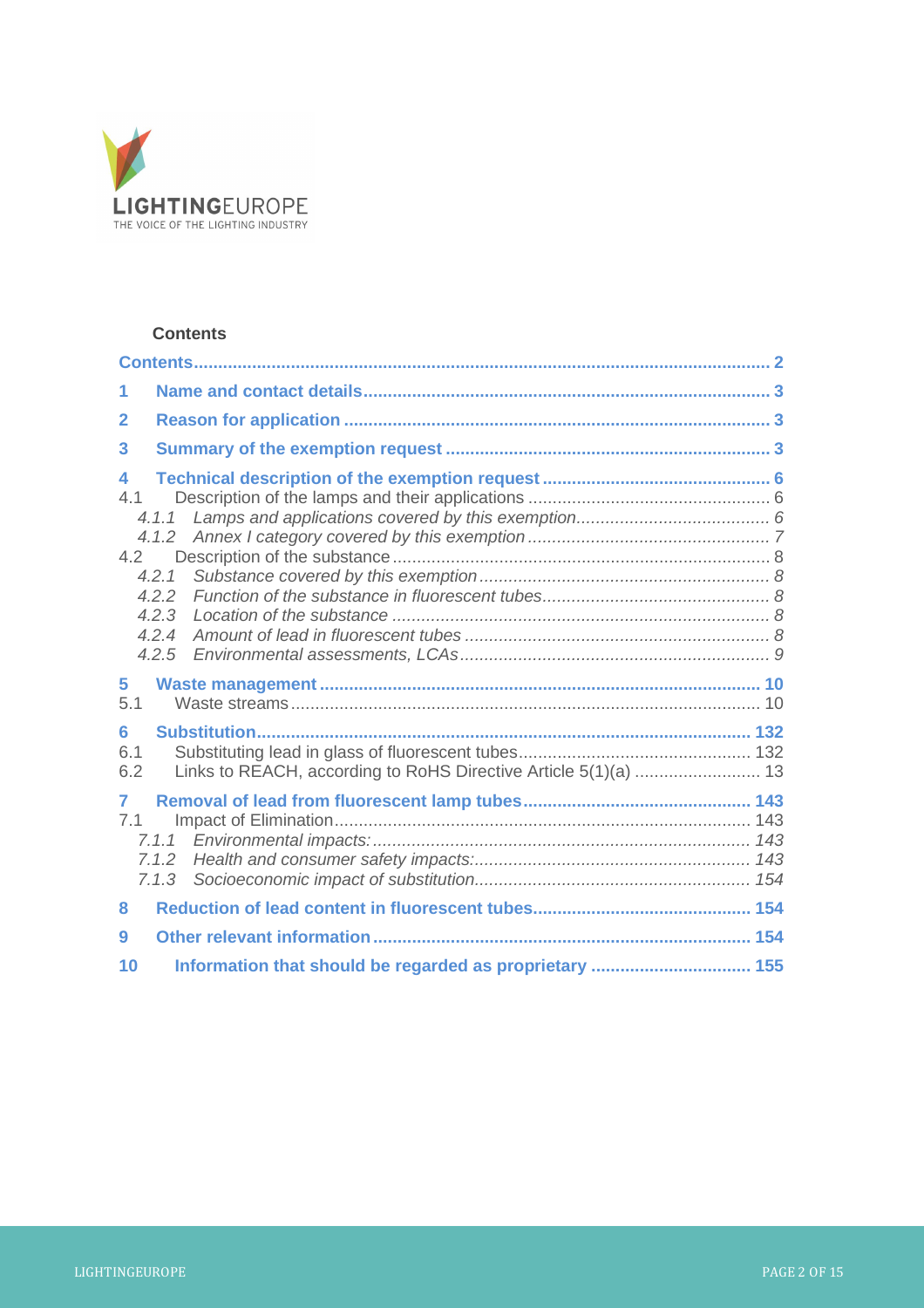### <span id="page-2-0"></span>**1 Name and contact details**

| Association: LightingEurope AISBL - EU<br>Transparency Register ID: 29789243712-03 | Tel.: +32 497 45 51 00                                       |
|------------------------------------------------------------------------------------|--------------------------------------------------------------|
| Name: Roumiana Santos                                                              | E-Mail: roumiana.santos@lightingeurope.org                   |
| <b>Function: Policy Officer</b>                                                    | Address: Rue Belliard 205, 1040, Brussels,<br><b>Belgium</b> |

### <span id="page-2-1"></span>**2 Reason for application**

| Lighting Europe submits this application to:                         | request for the renewal of existing<br>exemption no. 5(b) of Annex III                                                                   |  |
|----------------------------------------------------------------------|------------------------------------------------------------------------------------------------------------------------------------------|--|
| LightingEurope proposes to use the<br>proposed new wording which is: | Lead in glass of fluorescent tubes<br>and LED retrofit tubes (glass in<br><i>lighting equipment</i> ) not exceeding<br>$0.2$ % by weight |  |
| Lighting Europe requests a duration of                               | Maximum validity period required                                                                                                         |  |

# <span id="page-2-2"></span>**3 Summary of the exemption request**

Per DIRECTIVE 2011/65/EU Article 5(2) Annex III Exemption 5(b) will expire automatically on 21/07/2016, unless an application for renewal has been made to the Commission in accordance with Annex V.

The present request concerns the extension of the current Annex III exemption 5(b): "Lead in glass of fluorescent tubes not exceeding 0.2% by weight" with a proposal for new wording to read:

• Lead in glass of fluorescent tubes *and LED retrofit tubes (glass in lighting equipment)* not exceeding 0.2 % by weight.

In principle, lead in glass for fluorescent tubes has successfully been phased out by the lighting industry several years ago. Leaded glass in the past used to contain ca. 20 %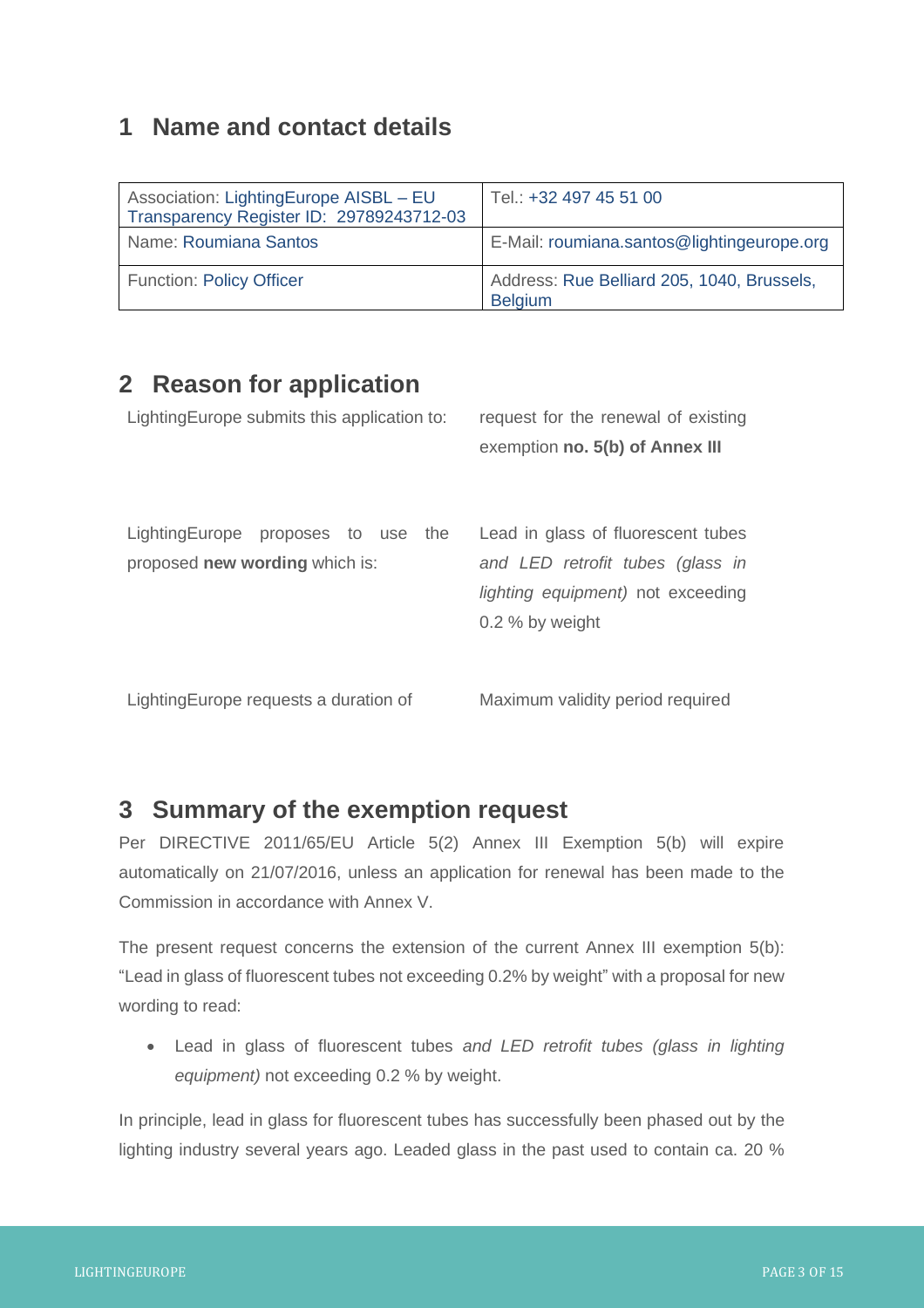lead, added in form of PbO in the production process. Today in lamp glass production, no lead is added intentionally for any functional reason.

For glass production, recycled glass from end-of-life lamps is used today for new glass tubes. As this glass can contain differing amounts of lead, a maximum content of 0.2 wt% lead can be contained in the glass of fluorescent or LED retrofit tubes. According to internal measurements, by far most lamps do not exceed the threshold of 0.1% in glass. From time to time, this threshold can be slightly exceeded in some batches of lamp glass. Use of recycled glass significantly reduces energy consumption for glass production (30% for the recycled glass amount according to the experience of a LightingEurope member company). A lot of the very old lighting installations for fluorescent lamps will be replaced the coming years with new LED-based luminaires. This is partly because of the new environmental regulations and the sustainability drive in companies and governments and partly because of planned (building) renovation activities. Old fluorescent luminaires can only be replaced with new LED based luminaries from now on, since new fluorescent luminaires are no longer sold. We cannot judge how many old lamps with a high lead containing glass will be recycled. The lighting industry wants to be sustainable and be allowed to use this recycled glass in new products e.g. for special purpose fluorescent lamps or for glass tubes for TLEDS. The denial of the exemption could lead to the limitation of the use of recycled glass for lamp glass production and wasted glass that might otherwise have been used very well for lighting purposes, as well as to higher costs for ongoing product conformity assessments.

Fluorescent lamps and LED retrofit tubes have a long lifetime and as lead in glass of fluorescent tubes was allowed in the EU until  $2010<sup>1</sup>$  and is still allowed in most countries outside the EU, e.g. in China, lead-containing recycled glass will be available for the

<sup>1</sup> Commission Decision 2010/571/EU of 24 September 2010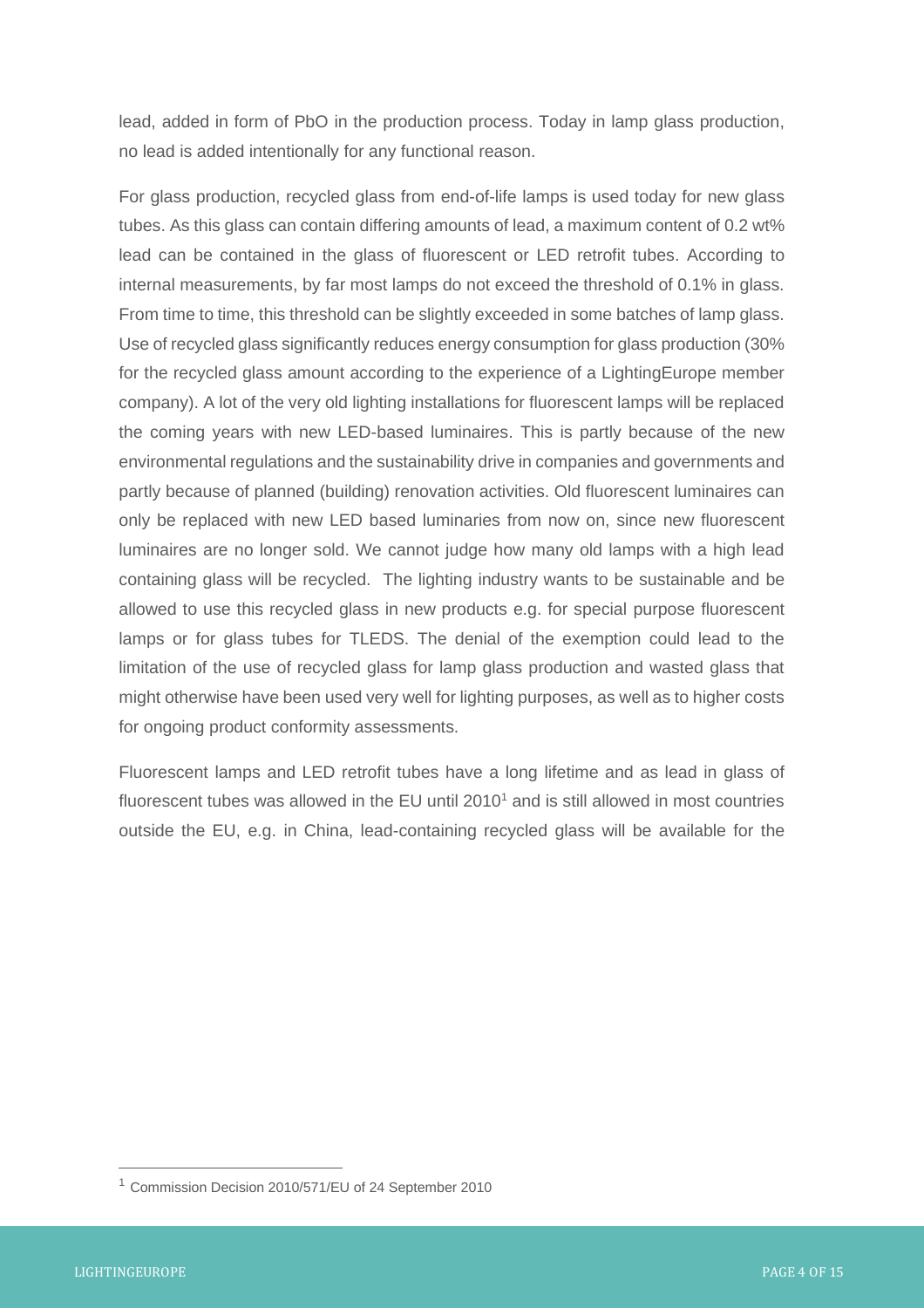foreseeable long term, probably decades. This is especially valid if the lamp glass is produced outside the EU.

Lead in the glass is considered safe, as it will not leave the glass matrix under any circumstances.

The requested amount of lead is only minimally above the RoHS threshold limit for lead in homogenous materials.

For these reasons, an exemption for lead in glass of fluorescent tubes and LED retrofit tubes (glass in lighting equipment) not exceeding 0.2 % by weight is required with a maximum validity period and with no expiry date.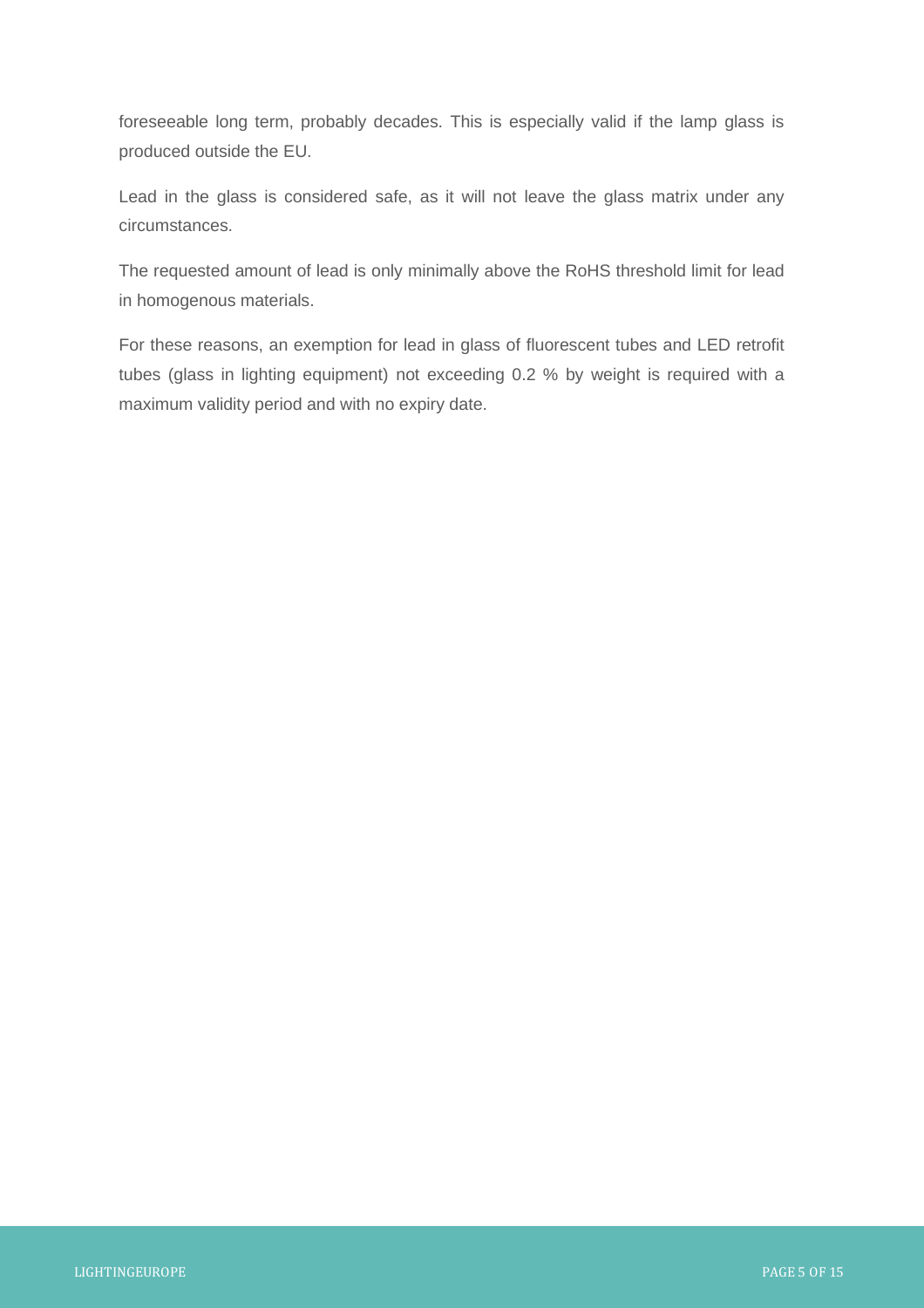### <span id="page-5-0"></span>**4 Technical description of the exemption request**

### <span id="page-5-1"></span>**4.1 Description of the lamps and their applications**

### <span id="page-5-2"></span>*4.1.1 Lamps and applications covered by this exemption*

The exemption covers the lamp glass of fluorescent lamps and LED retrofit tubes (glass in lighting equipment).

Fluorescent lamps are low pressure discharge lamps in the scope of RoHS Directive as Annex I, category 5 products (see below). When electric current flows through the lamp bulb (i.e. the discharge tube), mercury atoms in a gas phase inside it are excited and produce UV radiation. This UV light is then converted into visible light by the fluorescent coating on the internal surface of the glass tube of the lamp bulb. The composition of the coating determines light colour and colour rendering. The lamp glass used in low pressure discharge lamps is mainly soda-lime glass (soft glass).

For LED retrofit lamps the glass has the following advantages: a high electrical isolation value, it is fully transparent, it has a good thermal resistance and it is available in high volumes. The glass can be recycled to a large percentage.

Lead has been added in fluorescent lamp glass production for decades in the form of PbO. The heavy metal compound has already been phased out in the last 10 years from production processes. Due to the use of recycled glass in the lamp glass production process, the glass tubes can be contaminated with minimum amounts of lead, so that the general RoHS limit of 0.1% limit may be exceeded slightly, up to 0.2%.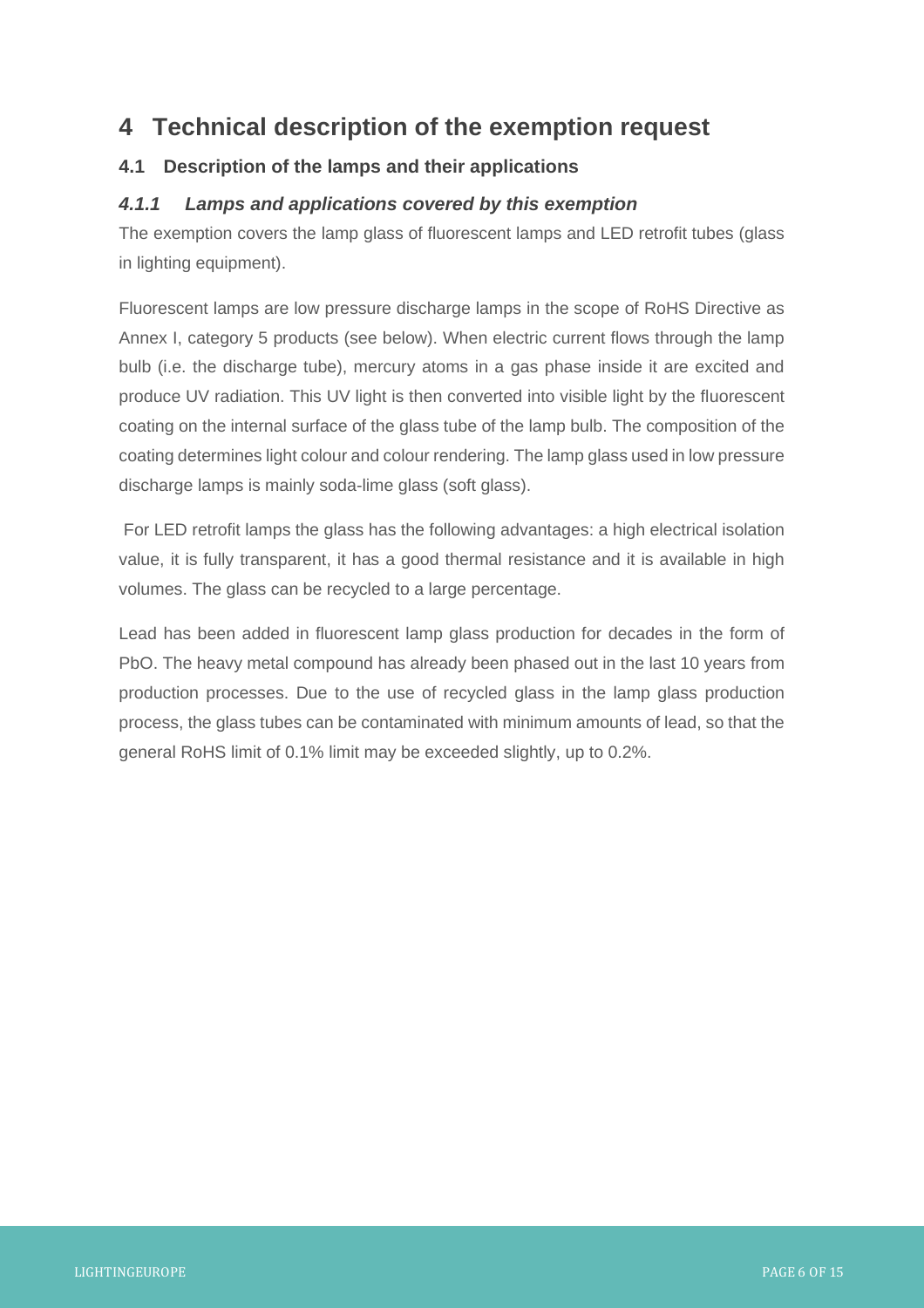### <span id="page-6-0"></span>*4.1.2 Annex I category covered by this exemption*

List of relevant Annex I categories for this exemption

|  | $\Box$ 1 $\Box$ 2 $\Box$ 3 $\Box$ 4 $\boxtimes$ 5 |                                                         |  |
|--|---------------------------------------------------|---------------------------------------------------------|--|
|  |                                                   | $\Box$ 6 $\Box$ 7 $\Box$ 8 $\Box$ 9 $\Box$ 10 $\Box$ 11 |  |

Application in other categories, which the exemption request does not refer to: not applicable

Equipment of category 8 and 9:

not applicable

The requested exemption will be applied in

 $\Box$  monitoring and control instruments in industry

 $\Box$  in-vitro diagnostics

 $\Box$  other medical devices or other monitoring and control instruments than those in industry

LightingEurope is of the opinion that lamps in general are category 5 because the majority are used for general illumination. However, they have some of the characteristics of components (used in luminaires), consumables (finite lifetime and regularly replaced) and spare parts (lamps in luminaires have to be replaced when they cease functioning). Some manufacturers of electrical equipment in other RoHS categories may install LED retrofit tubes or fluorescent lamps into their equipment for general illumination purposes and so they will need to use lamps that comply with the RoHS Directive, however the products that they place on the market are not category 5, but may be household appliances, medical devices or potentially in any RoHS category 1 - 11.

LightingEurope is aware of the difficulty to unambiguously classify certain lamps in the categories set out by the RoHS legislation. For lamp manufacturers it is essential to have legal certainty regarding the possibility to put the products on the market, irrespective of the planned application, as manufacturers are not able to control the use of the lamps in products falling in other categories in or out of the scope of RoHS. In practice, most lamps are installed in buildings for lighting applications (category 5). The way that lamps are used has no effect on lamp design so will not affect this exemption request.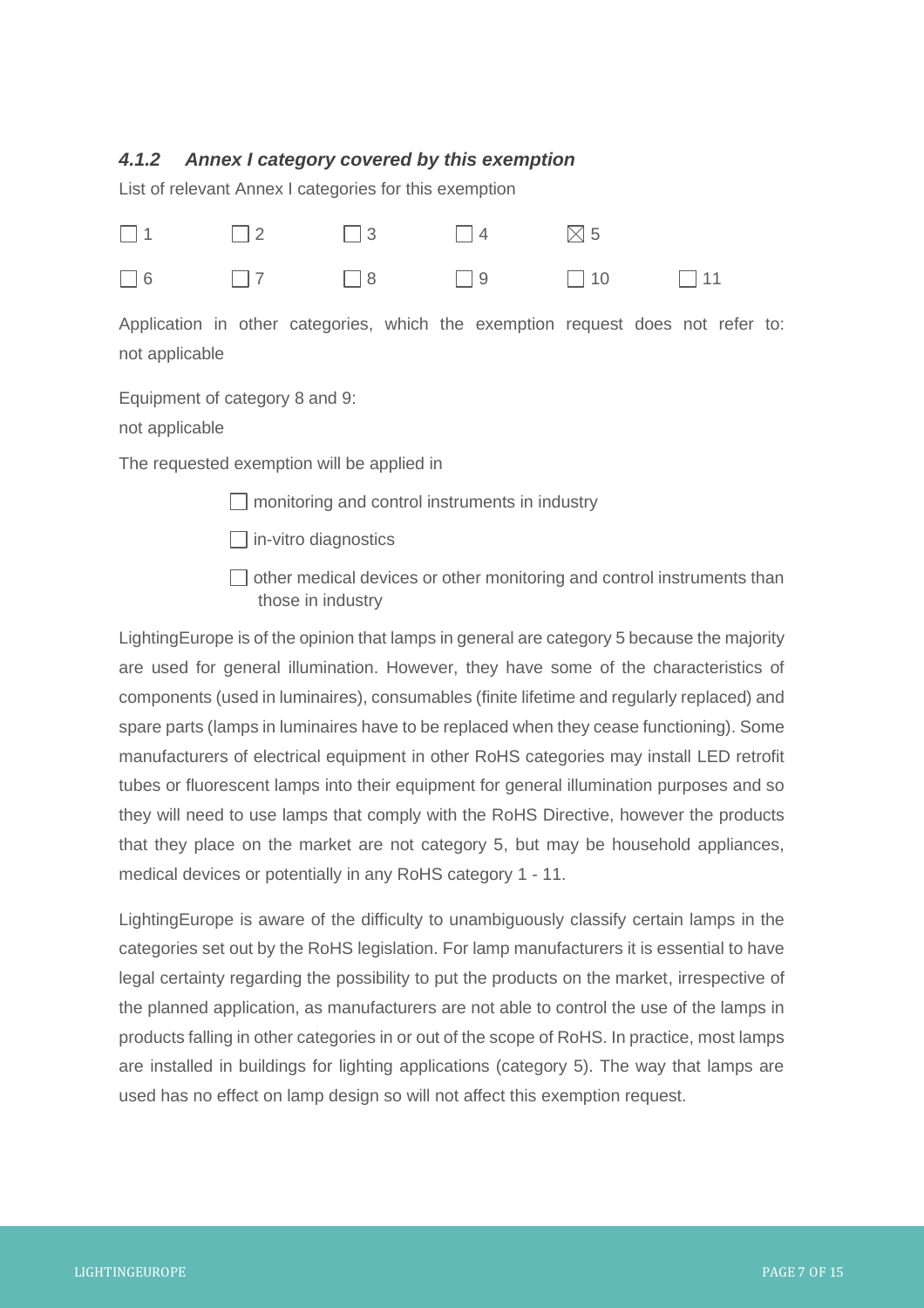### <span id="page-7-0"></span>**4.2 Description of the substance**

#### <span id="page-7-1"></span>*4.2.1 Substance covered by this exemption*

LightingEurope is asking for exempting

 $_{\text{Pb}}$   $\Box$  Cd  $\Box$  Hg  $\Box$  Cr-VI  $\Box$  PBB  $\Box$  PBDE

### <span id="page-7-2"></span>*4.2.2 Function of the substance in fluorescent and LED retrofit tubes*

Lead in LED retrofit tubes (glass in lighting equipment) and glass of fluorescent tubes in amounts <0.2% has no intended or unintended function. It is a contamination from recycled glass used during glass production.

In the past, up to 20% lead in glass was used, added in form of lead oxide (PbO). Use of lead glass in lamps was standard technology for a long time. Leaded glass was much better processable in all steps of glass smelting and glass soldering, leading to lower failure amounts. Due to changes in the production processes, lead in glass is phased out already. The renewal of old fluorescent lamp installations might lead to a temporary increase in the lead content in recycled glass and it is to prepare for this that LightingEurope requests the renewal of this exemption.

#### <span id="page-7-3"></span>*4.2.3 Location of the substance*

Lead can be found in the glass matrix of low pressure discharge lamps, if leadcontaminated recycling glass is used for glass production.

### <span id="page-7-4"></span>*4.2.4 Amount of lead in LED retrofit tubes*

The lead content in LED retrofit tubes (glass in lighting equipment) can be up to 0.2% if recycled glass is used in the glass production process.

The homogenous material is glass. Different glass parts in a lamp such as the tube or flare are considered by LightingEurope as different homogenous materials. Therefore, a higher content of lead in any separate glass part could not be set off against the sum of lead in all glass parts, but rather would result in non-conformity of the fluorescent lamp with the RoHS restriction.

Producers of lamp glass tubes are continuously monitoring the lead content in recycling glass. In section 7, some screenshots are provided of recycled glass exceeding the specified and contractually agreed lead content. These batches were not suitable for lamp glass production. Without the exemption, the specification for recycled glass regarding lead content would have to be changed leading to less energy savings.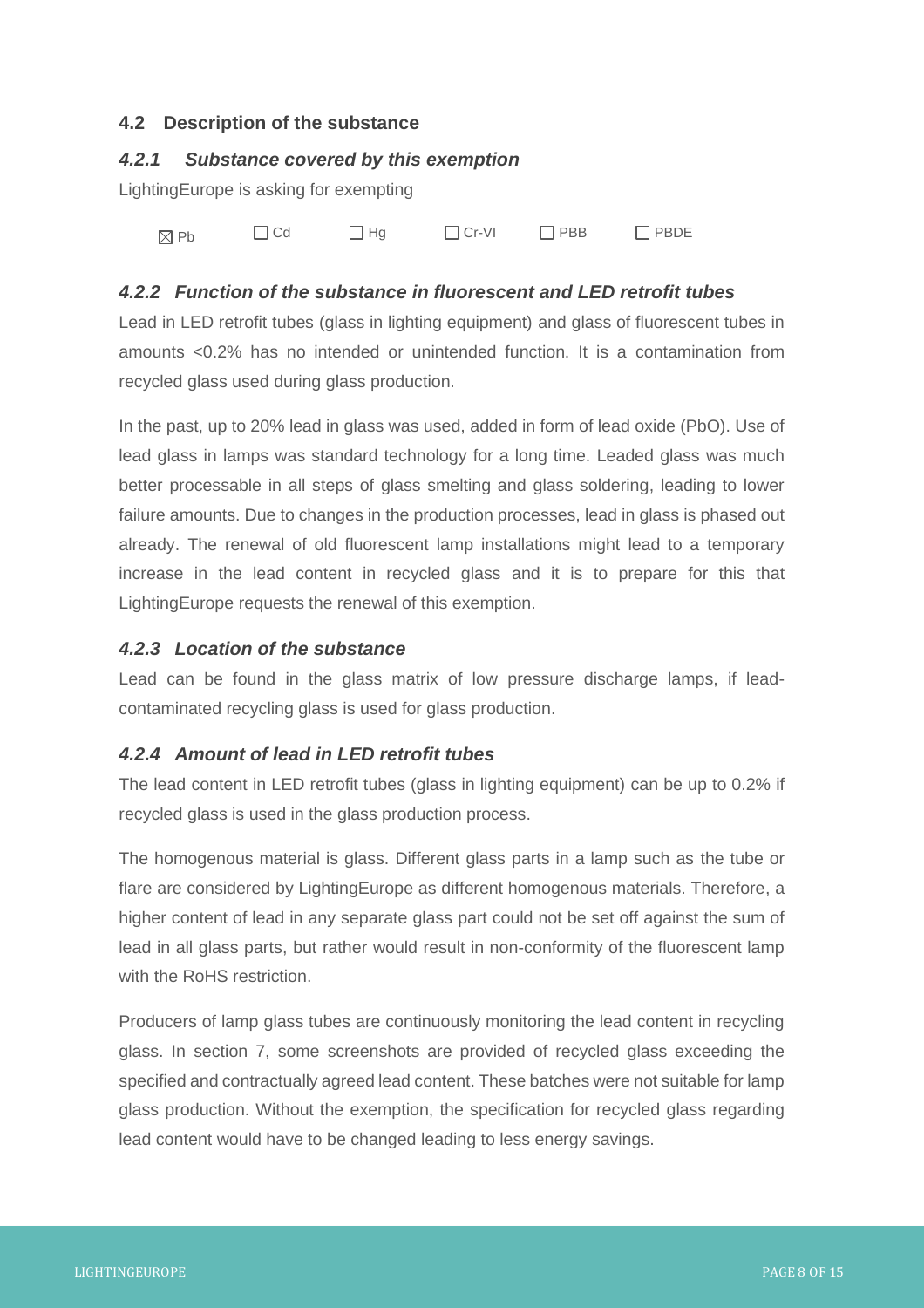The amount of intentionally added lead in applications benefiting from this exemption and entering the EU-28 market is **0 tons**. According to LightingEurope experience, on average across all low pressure discharge lamps, the legal threshold of 0.1% wt in homogenous material glass is not exceeded.

Theoretically, assuming a lead content of 500 ppm average resulting from the recycled glass of old lamps, roughly estimated 8 tons of lead would enter the EU-28 market bound in lamp glass. Worst case would be 30 tons, assuming an average content of 0.2% and if all lamps would have the 0.2%, but we know this is far from reality and therefore not a realistic assumption.

(Basis of the rough estimation: in 2022 150 Million fluorescent lamps will be put on the EU-28 market per year and about 50 Million LED replacement lamps (Melisa model 2018*<sup>2</sup>* ), average 0,1 kg weight per lamp; ca. 75% average glass per lamp = 50.000 tons; hereof 0.05/0.2% lead)

### <span id="page-8-0"></span>*4.2.5 Environmental assessments, LCAs*

The lead is not added intentionally. LightingEurope is not aware of LCAs covering exactly this aspect of this exemption request.

Typically, in a glass production plant, 30 - 40 % recycled glass is used. Technically (and in theory) up to 80% is estimated to be possible. For such high amounts it is essential that the recycled glass is nearly identical to the produced glass. The main source for the recycled glass is therefore mainly glass from lamp recycling. The lead content (as well as mercury content) is measured regularly in the glass production plant.

<sup>&</sup>lt;sup>2</sup> VHK, Model for European Light Sources Analysis (MELISA) (study commissioned by the European Commission), 25 October 2017.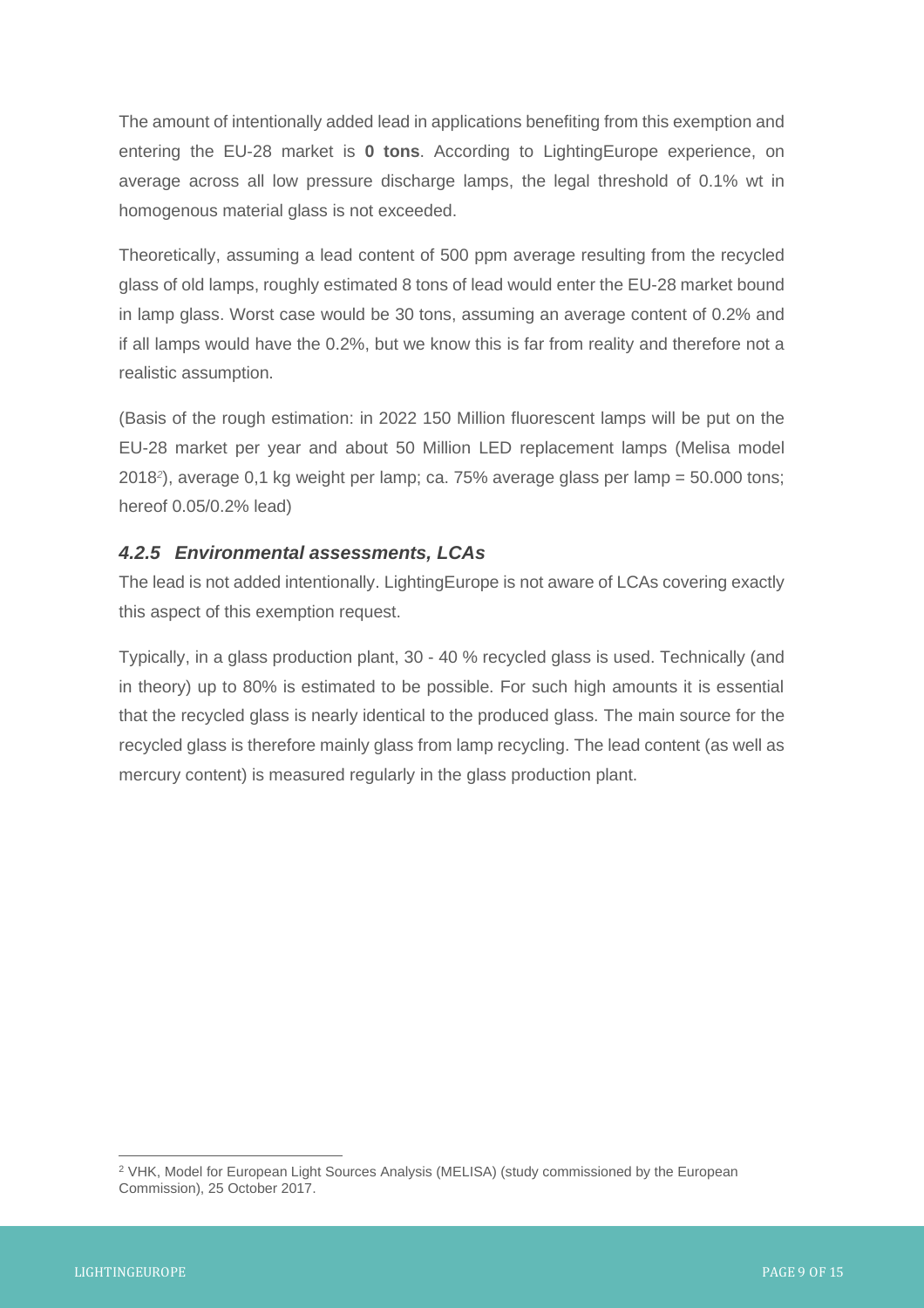### <span id="page-9-0"></span>**5 Waste management**

### <span id="page-9-1"></span>**5.1 Waste streams**

 $\boxtimes$  Article is collected and sent without dismantling for recycling

□ Article is collected and completely refurbished for reuse

Article is collected and dismantled:

 $\Box$  The following parts are refurbished for use as spare parts:  $\Box$ 

The following parts are subsequently recycled: \_\_\_\_\_

Article cannot be recycled and is therefore:

 $\Box$  Sent for energy return

□ Landfilled

LED retrofit tubes and fluorescent lamps are in the scope of EU Directives 2002/96/EC - WEEE and 2012/19/EU – WEEE Recast. Take back systems are installed in all EU Member States: end users and most commercial customers can bring back the lamps free of charge. Double capped linear fluorescent lamps and LED retrofit tubes are collected separately from general household waste and separately from other WEEE waste. Also, a dedicated recycling process exists for lamps because, according to legislation, the mercury shall be removed from the gas discharge lamps. Mercury is recovered in specialised facilities by distillation.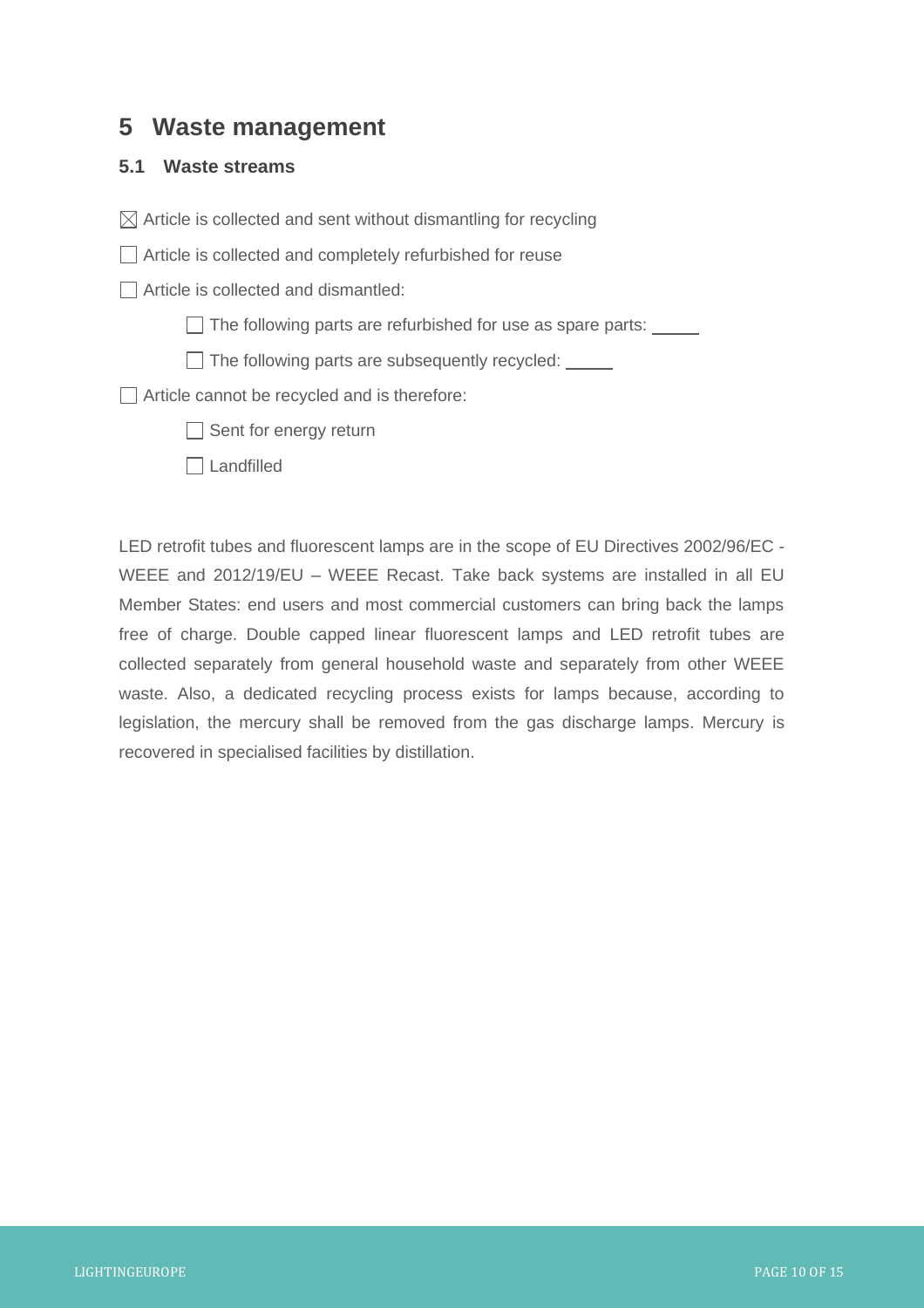The diagram below illustrates the various steps in the recycling process:



Image 1: Recycling steps of fluorescent lamps in Indaver (Belgium). Source[: www.indaver.be/waste](http://www.indaver.be/waste-treatment/recycling/mercurial-waste.html)[treatment/recycling/mercurial-waste.html](http://www.indaver.be/waste-treatment/recycling/mercurial-waste.html)

European legislation on Waste Electrical and Electronic Equipment makes producers responsible for end of life products within this category as from August 13th, 2005.

Target setting as required the present legislation is 45% of EEE placed in the market by 2016, rising to 65% in 2020 per year for all categories.

European lamp manufacturing companies have founded Collection & Recycling Organizations in the EU Member-States, with the objective to organize the collection and recycling of gas discharge lamps. The goal is to comply with present and possible future EU legislation and meet or exceed national targets.

In general, the following channels have been established in the respective member-states providing countrywide coverage:

• Direct collection from large end users:

Containers have been made available, ad hoc or permanently, and will be collected upon notification by the end user that the container is full.

• Collection through distribution:

Wholesalers and Retailers place collection means at their premises or shops respectively. Collection is done upon notification.

• Collection through municipalities: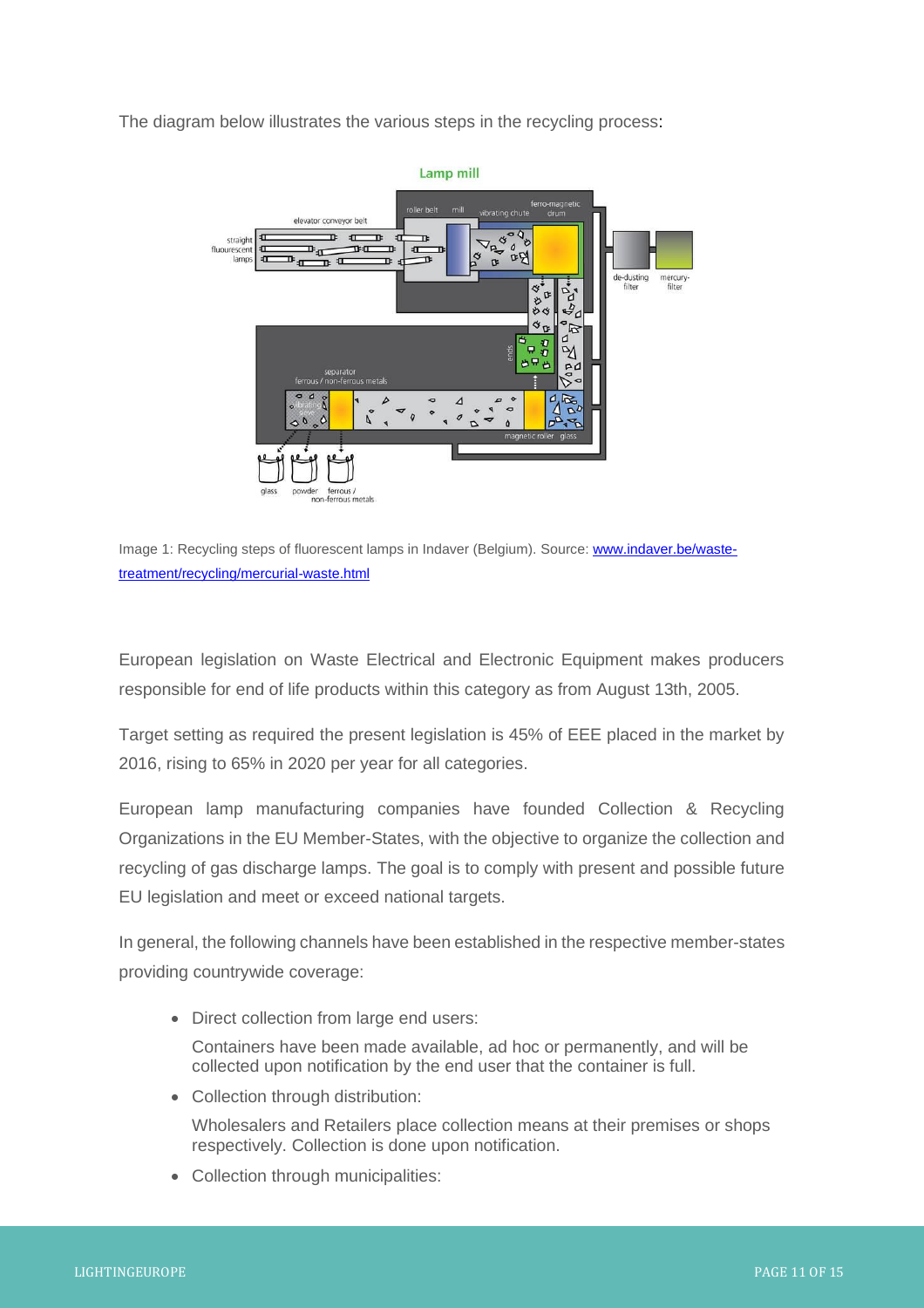Where infrastructure allows, collection means are placed at municipality depots.



Image 2: Stibat/Wecycle-collection street as present in the Dutch Do-it-yourself shops of Gamma*.*

Campaigns are being executed or have been planned to reinforce the role of the government to educate the population that LED retrofit tubes have to be disposed of in an environmentally friendly way.

According to LightingEurope experience, on average of all lamps, the legal threshold of 0.1% wt in homogenous material glass is not exceeded.

As summarised under **section 4.2.4**:

Theoretically, assuming a lead content of 500 ppm average resulting from the recycled glass of old lamps, roughly estimated 8 tons of lead would enter the EU-28 market bound in lamp glass. Worst case would be 30 tons, assuming an average content of 0.2% and if all lamps would have the 0.2%, but we know this is far from reality and therefore not a realistic assumption.

(Basis of the rough estimation: in 2022 150 Million fluorescent lamps will be put on the EU-28 market per year and about 50 Million LED replacement lamps (Melisa model 2018*<sup>3</sup>* ), average 0,1 kg weight per lamp; ca. 75% average glass per lamp = 50.000 tons; hereof 0.05/0.2% lead)

<sup>&</sup>lt;sup>3</sup> VHK, Model for European Light Sources Analysis (MELISA) (study commissioned by the European Commission), 25 October 2017.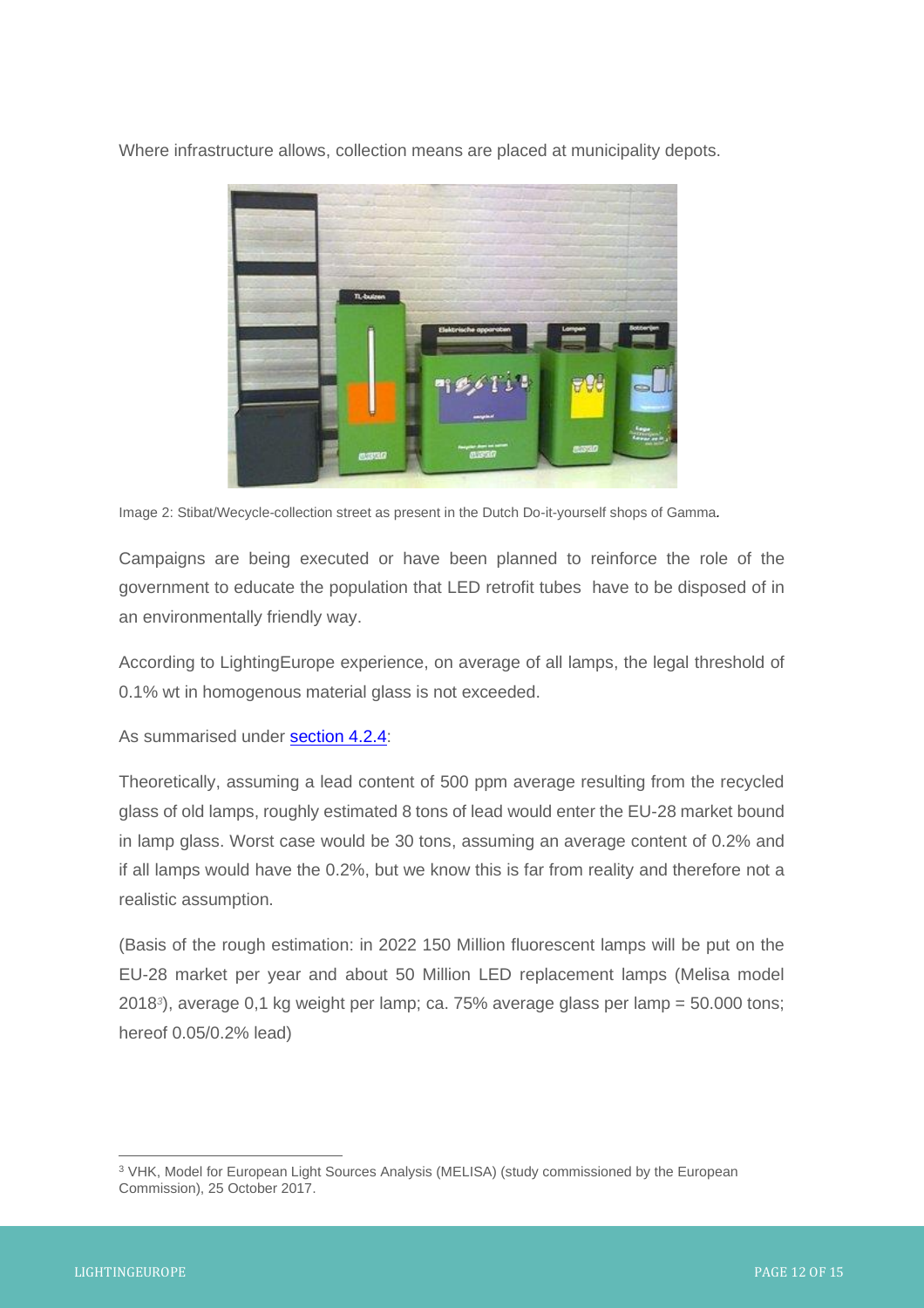## <span id="page-12-0"></span>**6 Substitution**

Can the substance of this exemption be substituted?

| Yes, by                 |
|-------------------------|
| $\Box$ Design changes:  |
| Other materials:        |
| $\Box$ Other substance: |

 $\boxtimes$  No

Justification: see chapters below

### <span id="page-12-1"></span>**6.1 Substituting lead in glass of LED retrofit and fluorescent tubes**

There is no alternative.

Lead in the glass of LED retrofit tubes and fluorescent tubes in amounts <0.2% has no intended or unintended function. It is a contamination from recycled glass used during glass production. There is no intended addition of lead or lead compounds other than in the form of recycled glass.

There are no substitutes, there is no changed reliability. Lamps using less than 0.1% lead are fully reliable.

The rejection of the exemption could lead to the limitation of the use of recycled glass for lamp glass production, as well as to higher costs for ongoing product conformity assessments.

### <span id="page-12-2"></span>**6.2 Links to REACH, according to RoHS Directive Article 5(1)(a)**

Do any of the following provisions apply to the application described?

| Not applicable                                                                      |                                                                                |              |  |  |
|-------------------------------------------------------------------------------------|--------------------------------------------------------------------------------|--------------|--|--|
| Authorisation<br>$\sqsupset$ SVHC<br>Candidate list<br>Proposal inclusion Annex XIV | <b>Restriction</b><br>Annex XIV<br>Annex XVII<br>$\Box$ Registry of intentions | Registration |  |  |
| Provide REACH-relevant information received through the supply chain.               |                                                                                |              |  |  |
| Not Applicable                                                                      |                                                                                |              |  |  |

Based on the current status of Annexes XIV and XVII of the REACH Regulation, the requested exemption would not weaken the environmental and health protection afforded by the REACH Regulation. The requested exemption is therefore justified as other criteria

of Art.  $5(1)(a)$  apply.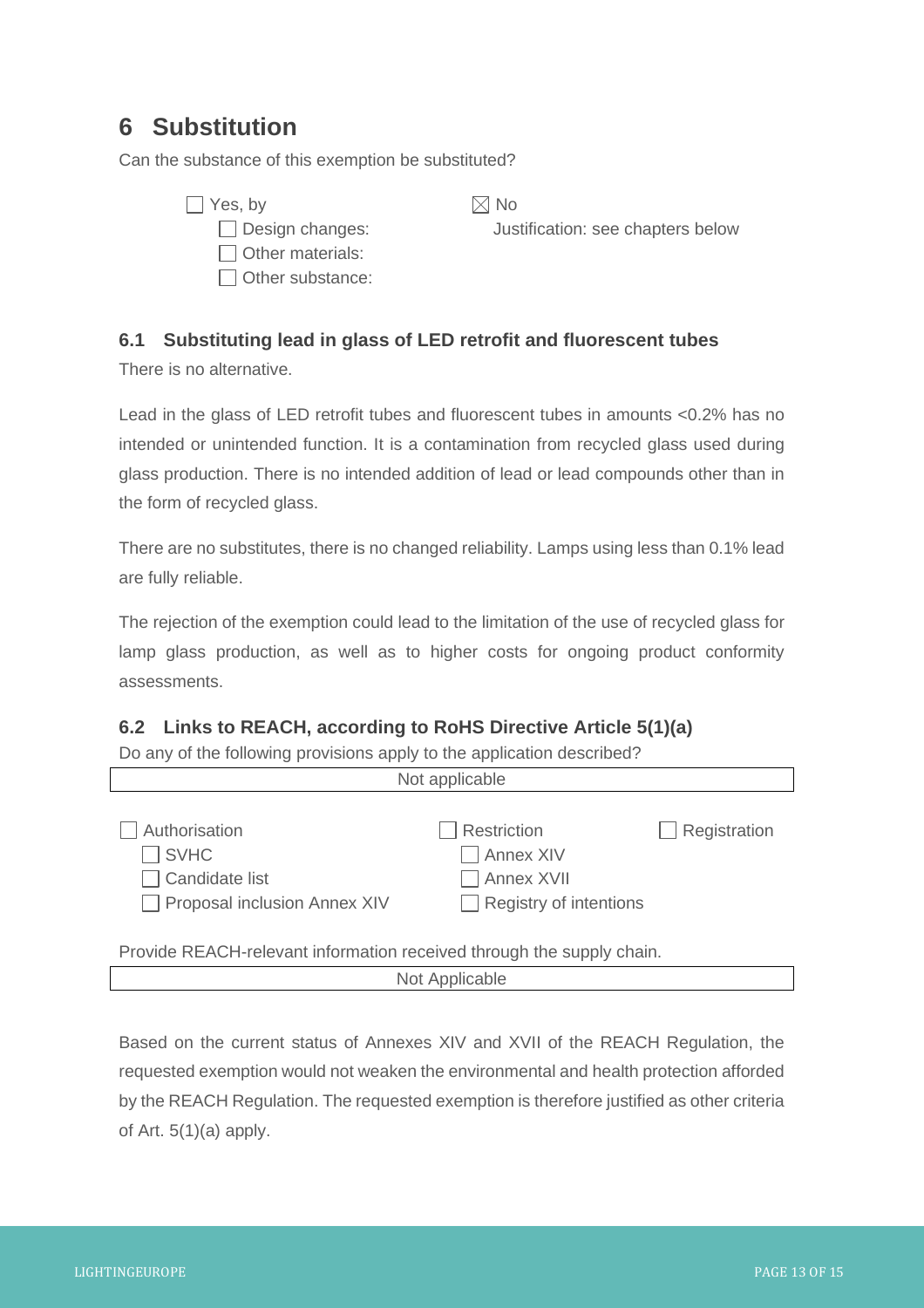# <span id="page-13-0"></span>**7 Removal of lead from LED retrofit and fluorescent lamp tubes**

No actions have been taken to develop alternatives for lead in fluorescent tubes as lead is not intentionally added.

Manufacturers of lamp glass tubes are using recycled glass in order to save resources and energy.

Not renewing this exemption would lead to a limitation of the use of recycled glass for LED retrofit tubes (glass in lighting equipment) production.

It would result in an increase in the number of random conformity checks, especially for lamps imported from outside the EU. If quality controls would reveal batches of lamps exceeding 0.1% lead these lamps would not be allowed to be placed on the EU market. These non-conforming batches would then be exported out of the EU market or would have to be recycled directly, without the lamps ever being used, if export is not possible or too expensive (for example because the lamps need to be repackaged before shipment.)

It would therefore also result in recycled glass being discarded and thus the creation of avoidable waste.

### <span id="page-13-1"></span>**7.1 Impact of Elimination**

### <span id="page-13-2"></span>*7.1.1 Environmental impacts:*

Lead in glass of LED retrofit tubes in the amount of 0.2% is not intentionally added. Typically, in a glass production plant, 30 - 40 % recycling glass is used.

Strict process controls and limited use of recycled glass would lead to higher energy consumption. This is even more critical if already produced lamps are regarded. In case quality controls show lead in glass in amounts of  $0.1 - 0.2\%$  these lamps would not be allowed to be placed on the EU market. These non-conforming batches would then be exported out of the EU. If export is not possible or too expensive (repackaging), they would have to be recycled directly, even though the lamps will have not been used. This would have a clear negative environmental impact.

### <span id="page-13-3"></span>*7.1.2 Health and consumer safety impacts:*

There is no health impact irrespective whether lead content is below 0.2% (as requested) or less than 0.1% (RoHS general limit), as lead is bound in glass.